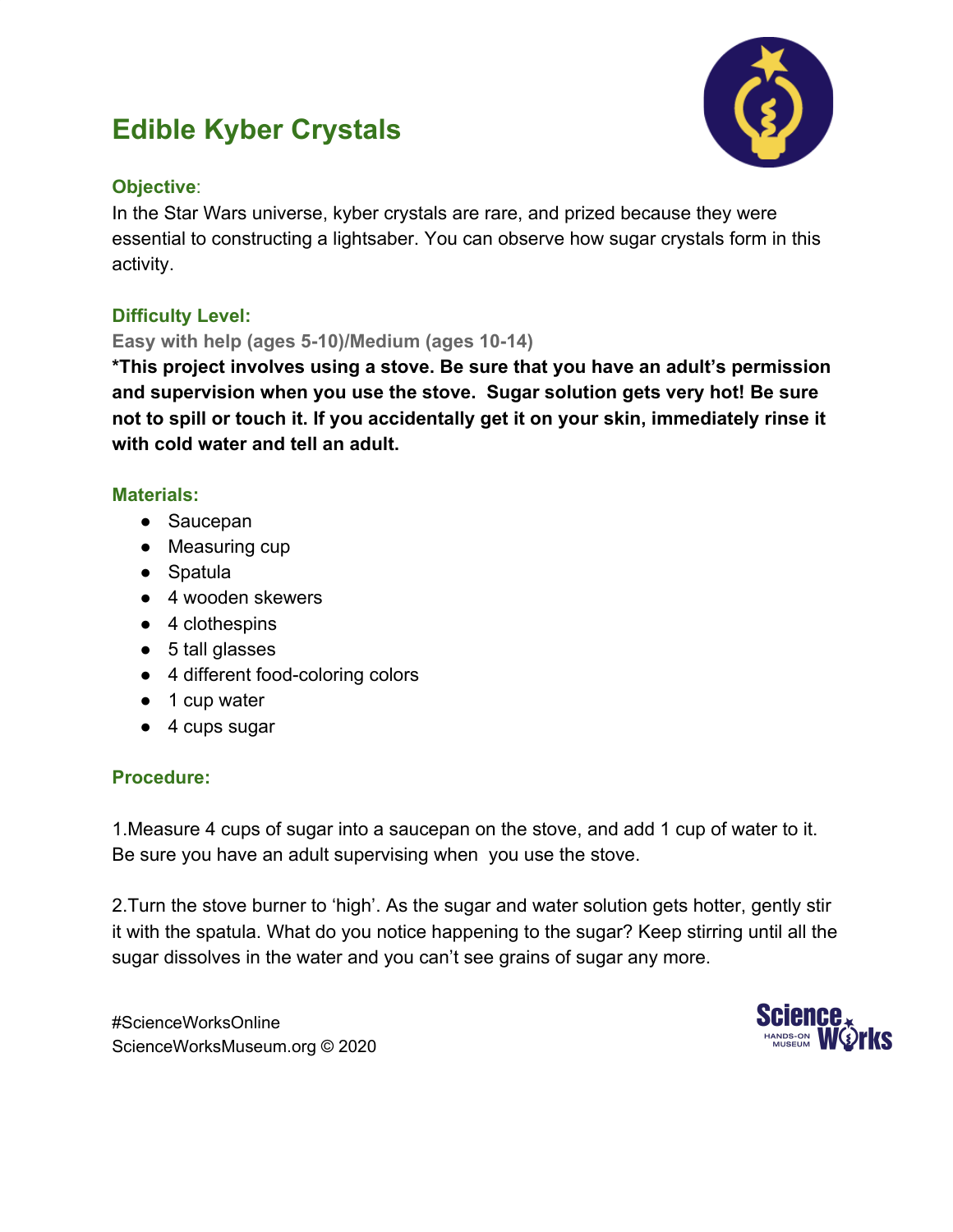3.Keep heating your sugar water solution for about 3 minutes. You want the solution to be very hot, but not boiling. There shouldn't be any bubbles forming on the surface of your solution-- turn down the heat if they begin to appear.

4.Turn off the burner and let your sugar solution cool for about 10 minutes. Be sure the handle of the saucepan is turned so it can't be accidentally bumped if someone passes by. Don't leave the solution unattended.

5.Once your solution has cooled, carefully pour it into a liquid measuring cup. Be sure the solution is cool-- if it's too hot, it might crack the glass.

6. Pour 1 cup of dry sugar into a tall glass. Dip a skewer into your sugar solution, and then dip it into the dry sugar in the glass. Let the dry sugar granules coat the liquid solution -- this is creating 'seed crystals' for your kyber crystals to grow on.

7.Pour a little food coloring into each of your four tall glasses. You can try a different color in each glass, if you want to make four different-colored kyber crystals.

8.Pour the cooled sugar solution into each tall glass, and stir it, to mix the solution with the food coloring.

9. Clamp a clothespin across each skewer horizontally, and then lower a skewer into each glass. The clothespin will lie across the top of the glass to keep the skewer standing up straight.

10. Put the glasses with the skewers and solution in a cool place where they won't be disturbed. You can check each day to see if there are crystals forming on the skewer.

11. You might discover a crust over sugar has grown across the top of your solution. If this happens, gently break it up with a butter knife or spoon handle, so your crystals will keep growing on the skewer.

12. You should be able to notice the crystals forming and growing larger over time. After five or six days, carefully remove your skewers from the sugar solution. You can let them dry on a plate. Once they're completely dry, you can eat them! Science #ScienceWorksOnline ScienceWorksMuseum.org © 2020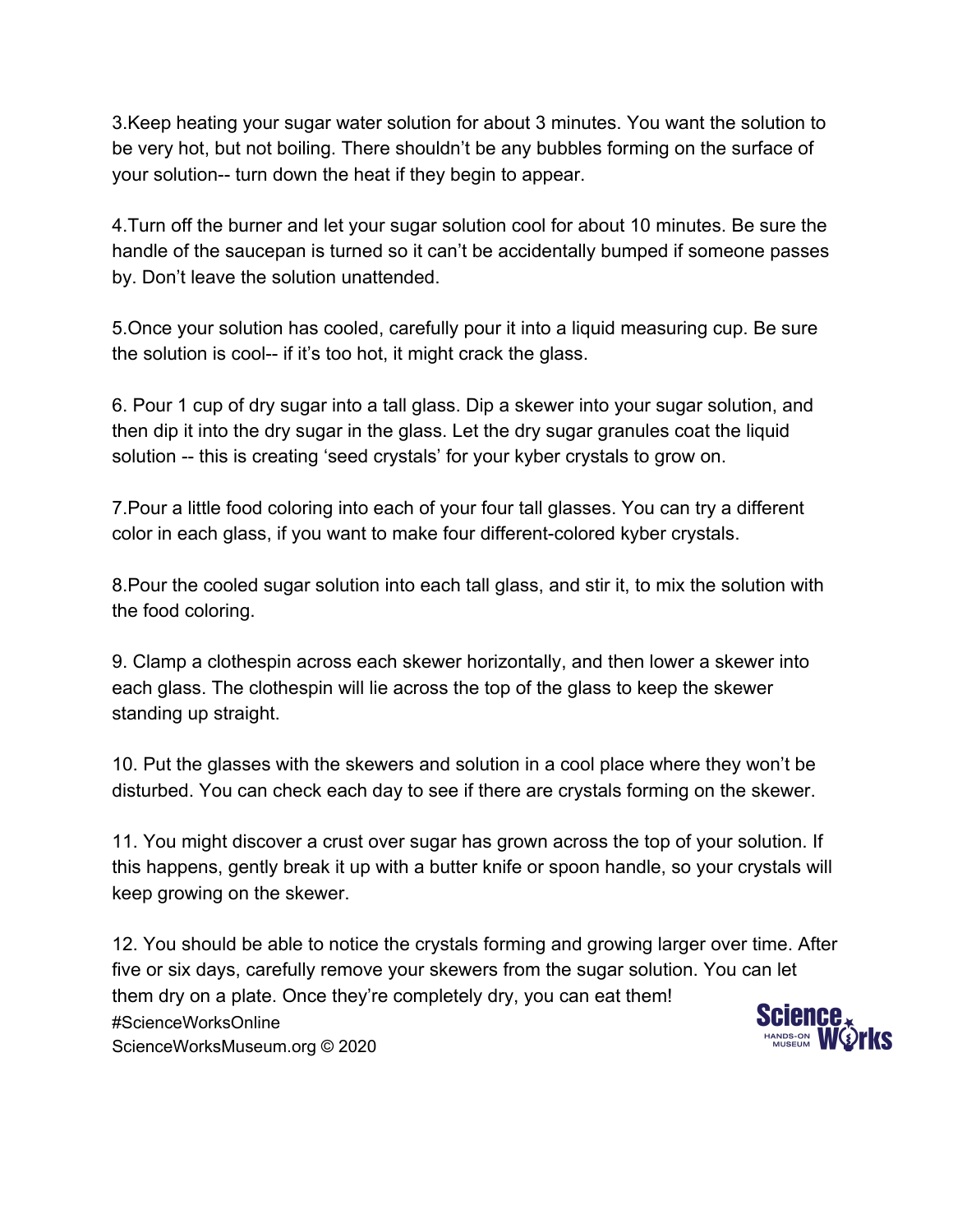### **What's the Science?**

You may have noticed that your sugar was made up of tiny grains. Each grain of sugar is an individual crystal. When you stir sugar into a liquid, it dissolves, but as you have seen in this activity, you can make it recrystalize. But how does this work?

It doesn't take a Jedi to explain, just chemistry!

Each grain of sugar is made of molecules of sucrose, arranged in an orderly three-dimensional pattern. When you add sugar to water, the water molecules were attracted to the sucrose, so some of the sucrose so water molecules surrounded some of the sucrose molecules, and began to spread out.

Normally, only a certain amount of a solid can dissolve in water. After that point, no more will dissolve-- you may have seen this if you tried to put a lot of sugar into cold ice tea or Koolaid. When a solution cannot dissolve any more solid material, we say it is saturated.

The sucrose molecules in the water are constantly moving, some of them are dissolving in the water, but others are recombining with other sucrose molecules, to recrystalize. In a saturated solution, the rate of dissolving and recrystallizing is equal. If we want to make the extra sugar dissolve, we need to heat it. The increase in temperature allowed you to dissolve more sugar than you could when the liquid was cold.

As the supersaturated solution was heated, more sucrose molecules broke apart and dissolved, but as it cooled, the sucrose molecules were able to recombine, to form the big sugar crystals you saw in the rock candy.

### **Explore More:**

Put some sugar into a shallow dish, and add enough water to dissolve it. Leave the dish in a safe place and check on it each day until the water evaporates. Now, investigate the dish. What do you notice?

### **Star Wars Connection**

Kyber Crystals were rare crystals attuned to the mysterious phenomenon known as "The Force" in the Star Wars universe. They were used by Jedi and the evil Sith in the **Science** #ScienceWorksOnline HANDS-ON **WG)FKS** ScienceWorksMuseum.org © 2020